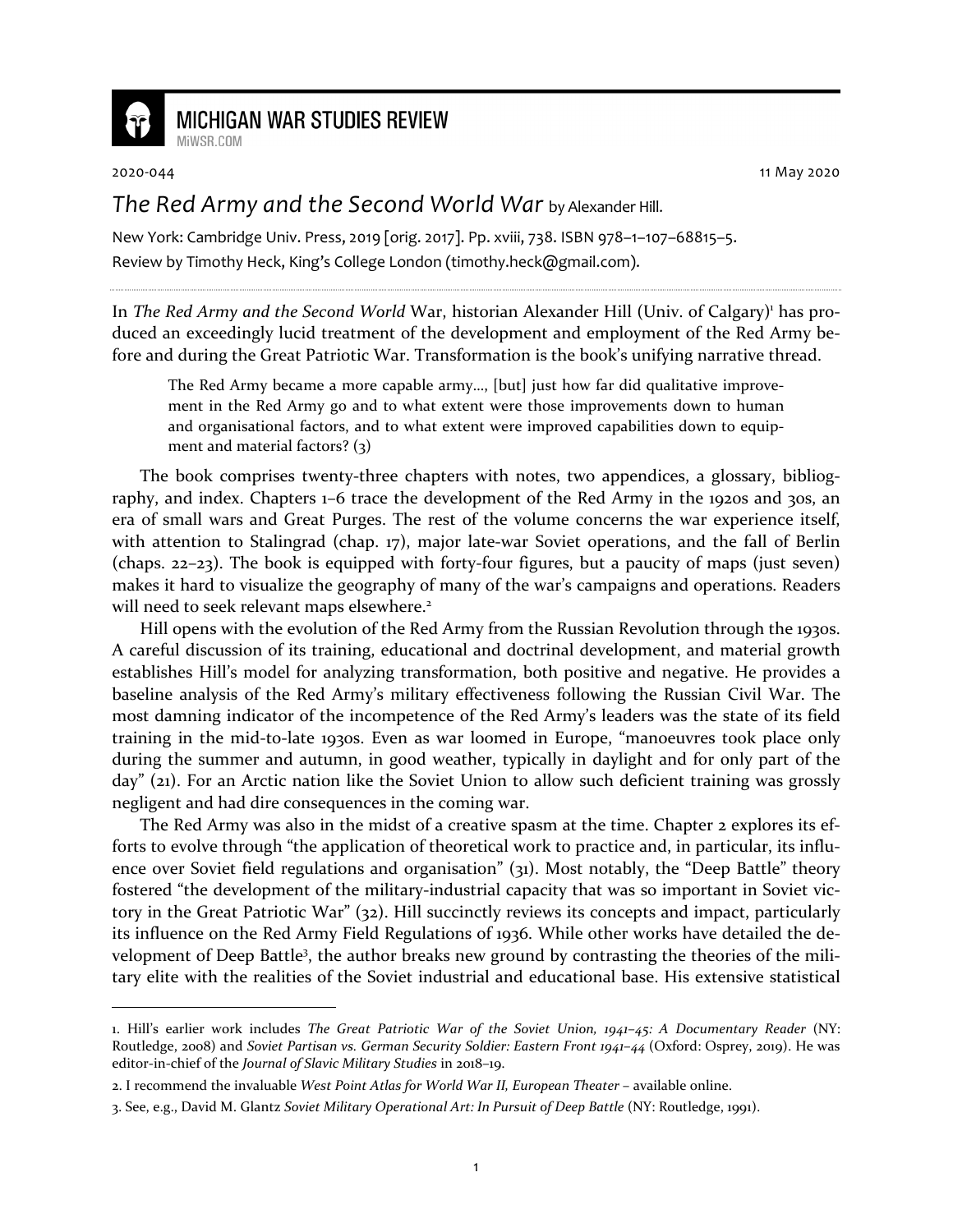data and personal reflections on the dismal state of most units show that implementing the Deep Battle concept was beyond the Soviets' capabilities. Despite their experiments with tank formations and airborne operations, their use during the Great Patriotic War fell far short of envisioned goals.<sup>4</sup>

The small wars of the 1930s exposed the weaknesses of the Red Army, caused in part by the Great Purges and persistent industrial shortcomings. In chapters 3–9, Hill lays out the Army's operational, logistical, and tactical weaknesses in stark terms. During the Lake Khasan incident, for example, the 32nd Rifle Division reached the front without gas masks or rifles (90)! Only Gen. Georgy Zhukov's success at Khalkhin Gol presaged the Red Army's ability to conduct, even on a small scale, the modern combined arms warfare envisaged by Deep Battle.

Chapters 10–17 take the story from the Germans' launch of Operation Barbarossa through their defeat at Stalingrad. While the battles and campaigns are discussed with clarity, Hill concentrates on the Red Army's structures, mechanics, logistics, personnel policies, and leadership. In peeking behind the curtain of the frontlines to expose the sinews of the army, the author again astutely uses statistics to clarify the effects of various orders, initiatives, and decisions; he does the same for the Axis invaders.

Hill devotes chapters 17-23 to the Red Army's shift to a general offensive with Operation Uranus in fall 1942 through to the end of the war. As he does for the period 1941–42, Hill examines the advances and changes in the Red Army by adducing examples of campaigns, orders, and leadership that fueled the Red Army's growth into a war-winning instrument. As always, he uses pertinent statistical analysis to elucidate matters such as the logistical realities at the front, numbers of tanks needing overhaul after Uranus (422–23), and the quantities of fuel available to 4th Tank Army during the third phase of the Vistula-Oder operation in 1945 (522).

Hill ends the book with a summary conclusion, contending that

By the end of the Great Patriotic War the Red Army was certainly in many ways a very different creature than it had been in June 1941 or by the summer of 1936. By late 1945 the Red Army had developed organisational structures that capitalized on what had become Soviet strengths…. [It played] what can be argued to have been the dominant role in the defeat of Nazi Germany. (562, 581)

The book has a few minor flaws. First, Hill relies on G.F. Krivosheev's calculation of casualty statistics*. <sup>5</sup>* These have been persuasively called into question, most recently by Boris Kavalerchik and Lev Lopukhovksy,<sup>6</sup> whose analysis shows significantly higher Soviet losses, but very likely too late for Hill to take their findings into account in his book. Furthermore, Hill's central interest is not so much casualty parity analysis as the Red Army's organizational structure and growth.

A second shortcoming is Hill's omission of the Red Army's war with Japan in August 1945. While the Manchurian campaign has been well covered elsewhere,<sup>7</sup> some discussion of the immense logistical hurdles of the Red Army's redeployment across the Soviet Union to face a new

<sup>4.</sup> See, further, Glantz, *The Soviet Airborne Experience* (Fort Leavenworth, KS: Combat Studies Inst, 1985) – available online, and Vladimir Kotelnivok, *Red Assault: Soviet Airborne Forces, 1930–1941*, trans. Kevin Bridge (Warwick, UK: Helion, 2019).

<sup>5.</sup> *Soviet Casualties and Combat Losses in the Twentieth Century* [1993], trans. Christine Barnard (Mechanicsburg, PA: Stackpole Books, 1997).

<sup>6.</sup> *The Price of Victory: The Red Army's Casualties in the Great Patriotic War* (Barnsley, UK: Pen and Sword, 2017).

<sup>7.</sup> E.g., Glantz, *August Storm: The Soviet 1945 Strategic Offensive in Manchuria* (Fort Leavenworth, KS: Combat Studies Inst, 1983) – available online.